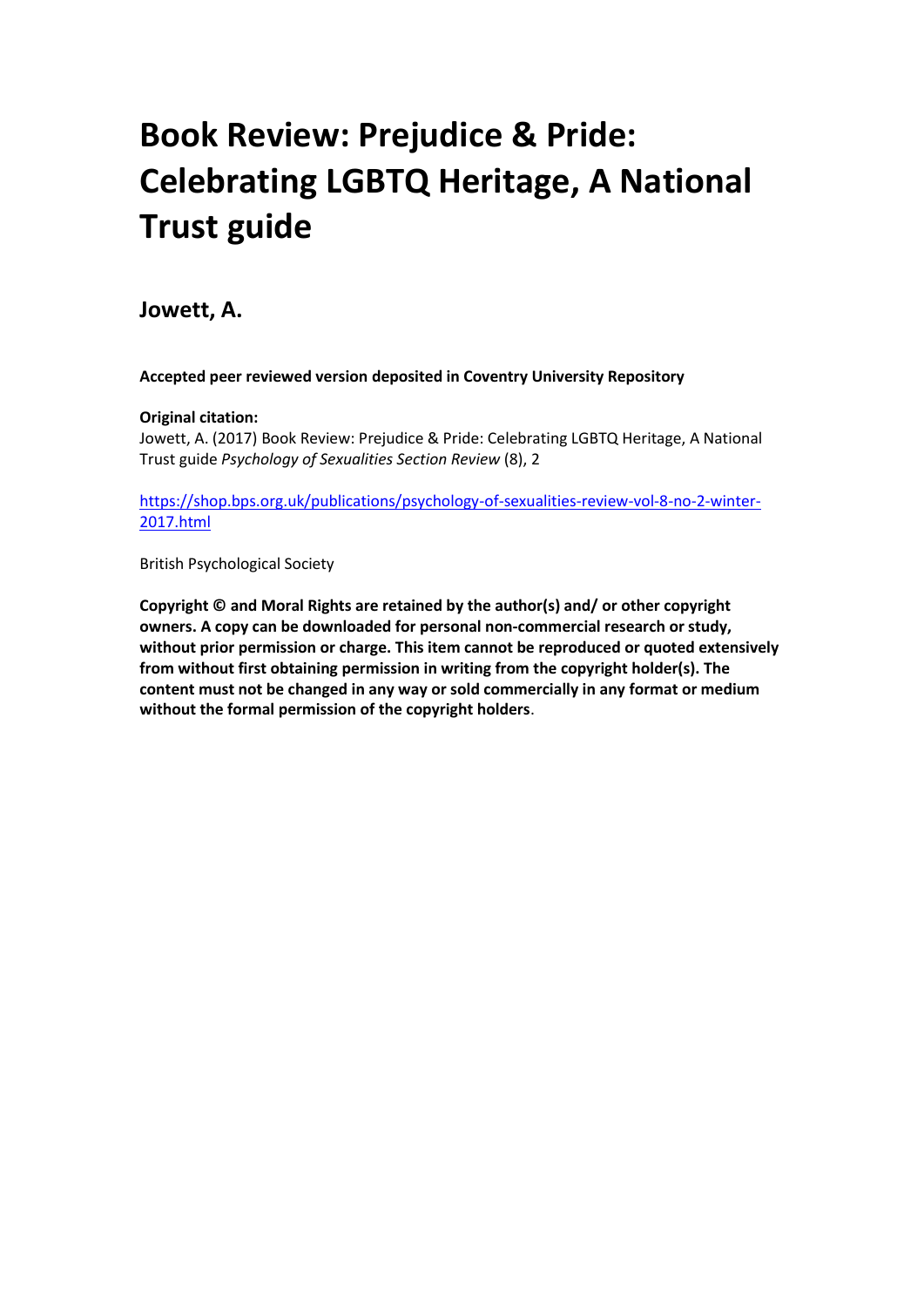## **Prejudice & Pride: Celebrating LGBTQ Heritage, A National Trust guide**

Alison Oran, Matt Cook & Sarah Waters

National Trust, 2017 ISBN: 9781911384304 Paperback: £5:00 Reviewed by Adam Jowett (Coventry University)



Throughout 2017 several of our national institutions have commemorated the 50<sup>th</sup> anniversary of the Sexual Offences Act, which partially decriminalised sex between men in England and Wales. Tate Britain held a *Queer British Art* exhibition and the BBC has had a *Gay Britannica* season of broadcasting (see also Milton in this issue). To add to these cultural celebrations, the National Trust has had a *Prejudice & Pride* season exploring LGBTQ heritage. This project hit the headlines in August following staff at Felbrigg Hall in Norfolk being offered duties away from the public after refusing to wear rainbow badges. The Trust quickly responded, making clear that the wearing of such symbols should be voluntary and confirmed that volunteers who chose not to wear one would resume their public-facing roles. The badge fiasco, which appears to have been a well-intentioned albeit ill-conceived move on behalf of the management at this one property, both brought attention to but also possibly overshadowed the broader commemorative project. The season has involved events, temporary exhibitions and a podcast series presented by Clare Balding. You may also have noticed the organisation having a more visible presence in Pride parades across the country this year. In addition, the Trust has produced a souvenir guidebook, available to buy from the National Trust's online shop and National Trust gift shops, which explores the queer past of people connected to the Trust's properties and collections.

The souvenir guide is written by Alison Oran, Professor of Social and Cultural History at Leeds Beckett University and Matt Cook, Professor of Modern History at Birkbeck. There is also a foreword by Sarah Waters, the author of bestselling novels such as *Tipping the Velvet*. The guide begins with Waters' personal memories of visiting Sissinghurst Castle Garden with her first girlfriend. She recounts that 'We went there not for the glorious garden itself, nor the wonderful setting, but because we knew that its one-time owner, Vita Sackville-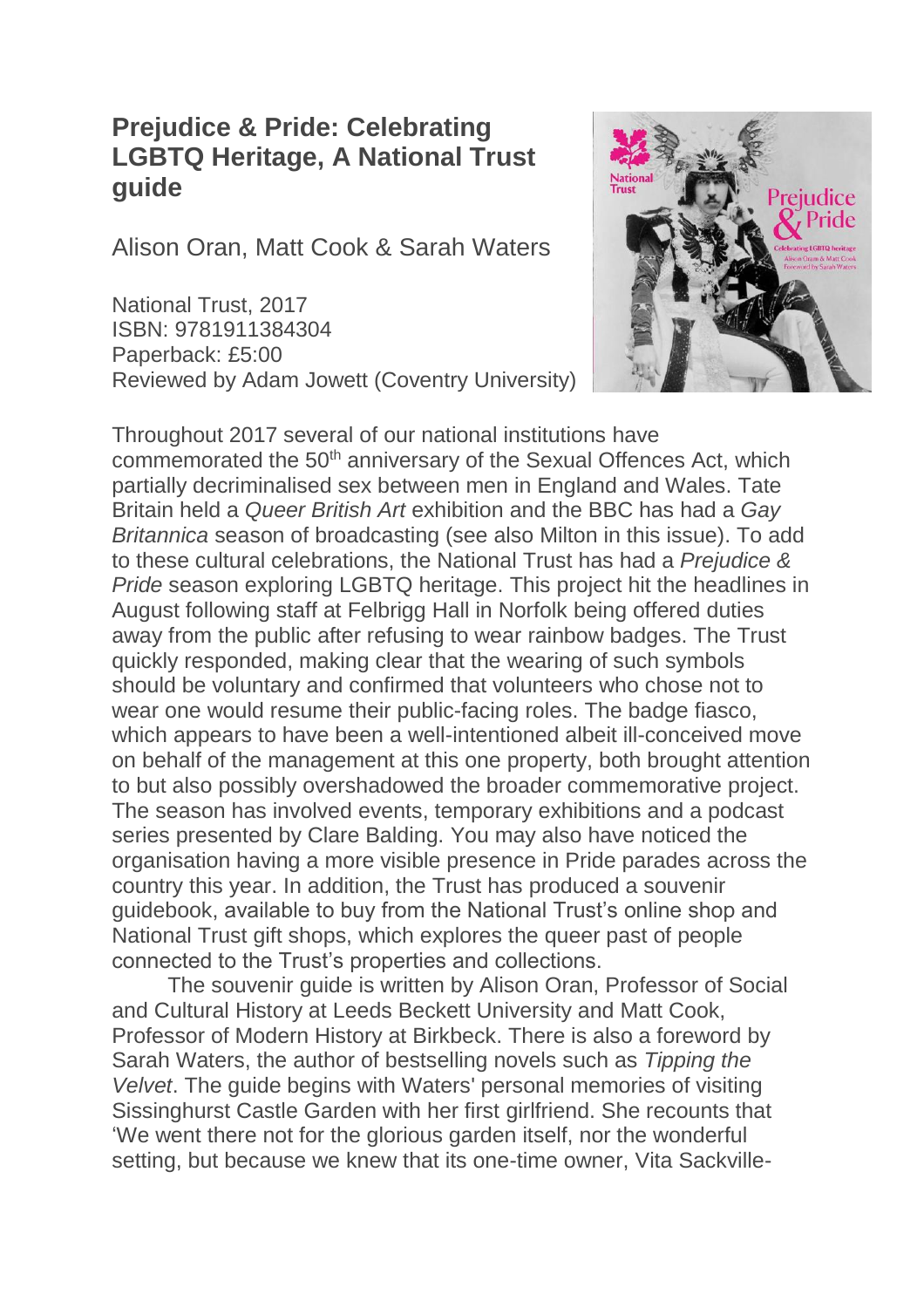West, had many affairs with women...I still recall the thrill we felt at discovering this semi-secret bit of "our" history' (p.2). She adds that 'It surely enhances our visit to Knole to picture Vita Sackville-West "stalking" down the gallery "in her Turkish dress" as she flirtily showed off the house to Virginia Woolf' (p.3). Waters argues that paying attention to the LGBTQ history of National Trust properties is to 'build a fuller, more fascinating picture' (p.3) of the nation's historic properties and their previous owners and occupants.

The guidebook is clear that the historical figures featured in the book 'may not have attached a label or even a sense of sexual identity to their desires and intimacies' (p.5). As such, they are not claiming to uncover the sexual or gender identities of historic individuals. Rather, the authors seek to trace the queer histories of unconventional same-sex intimacies and gender crossings. In addition to Vita Sackville-West, Virginia Woolf and other figures connected to the Bloomsbury group, well known for their bohemian approach to sexuality, the guide also examines lesser known historical figures.

It sheds light on several male aristocrats who were arrested for public indecency. For example, William Bankes fled his home at Kingston Lacy to avoid prosecution for homosexual acts and lived abroad for the remainder of his life. Meanwhile, Robert Gould Shaw III, the eldest son of Nancy Astor of Civeden in Buckinghamshire, served six months in prison for homosexual acts. However, as the owners of *The Times* and *The Observer*, the Astor family were able to keep the scandal out of the newspapers. Other individuals featured in the guidebook include the same-sex couple Judith Ackland and Mary Stella Edwards, whose summer home and art studio, The Cabin at Bucks Mills, continues to be used as a space for artists' residences thanks to the National Trust. The guidebook also features a ménage à trois between Edy (Edith) Craig, Chris St John (Christabel Marshall) and Tony (Clare) Atwood at Smallhythe Place in Kent.

The authors are self-aware that in examining the queer histories of National Trust properties they focus almost exclusively on those with money and status. They note that 'As we wrote about them, we were aware of other queer lives lived around them which left little or no trace' (p.5). The queer history of working class people, including the servants and workers at many National Trust properties remains largely hidden. There are however, glimpses of working class queer life. For example, the guidebook tells of how in 1957, Vita Sackville-West wrote to a friend about two estate workers at Sissinghurst who were being blackmailed. It appears from the letter that Vita was concerned that rumours of her own same-sex liaisons could lead to guilt by association. She was also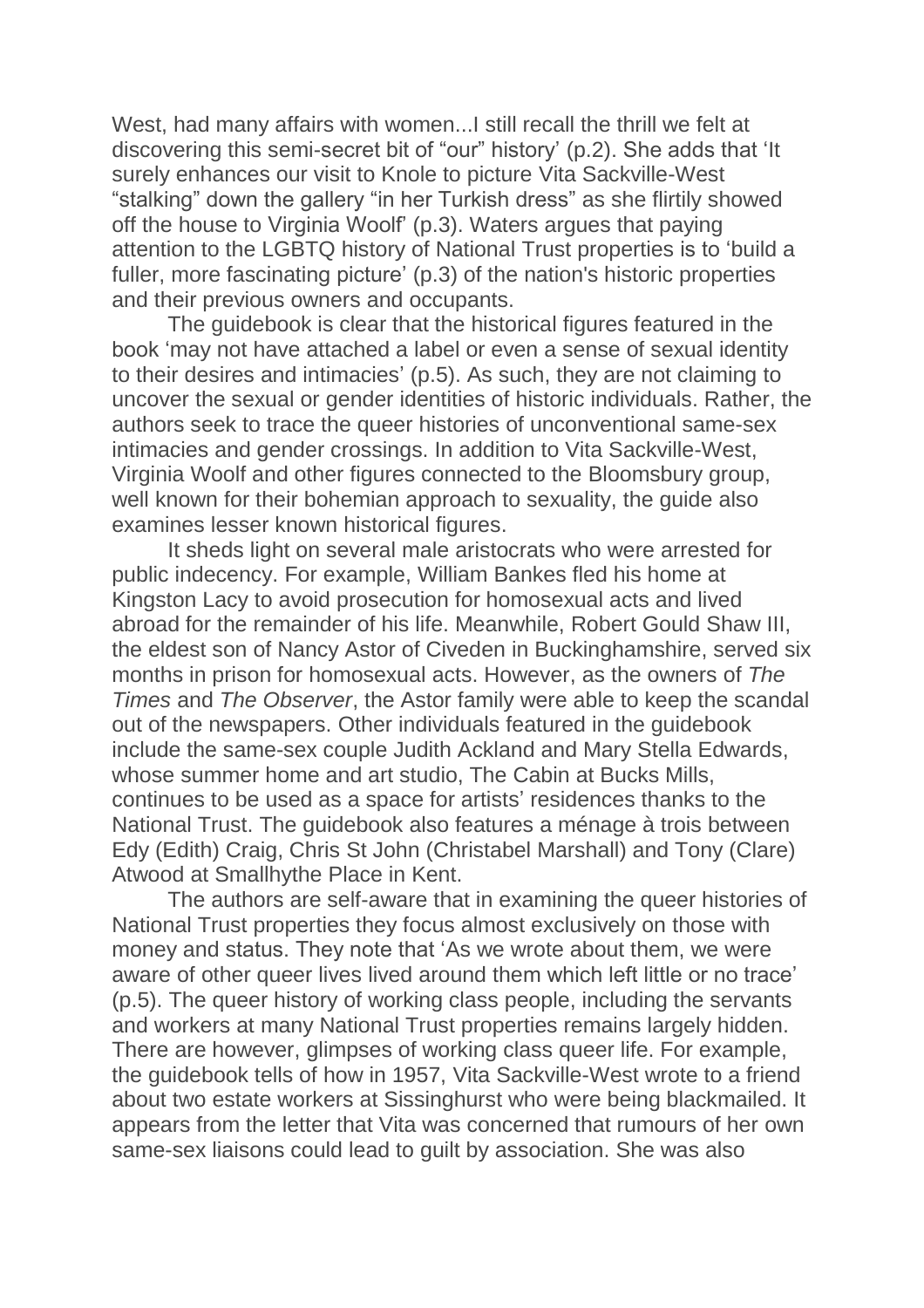concerned about Sissinghurst 'getting a bad name'. The book also includes the life story of a trans daughter of a chauffeur at Sissinghurst.

At times the individuals' connections to National Trust properties does feel a little tenuous. It includes not only owners and occupants but also famous visitors and artists whose work remain on display in the properties. For example, the infamous cross-dressing diplomat and French Spy Chevalier d'Eon appears to be included because they stayed at Staunton Harold in Leicestershire in the 1770s and because early copies of d'Eon's memoirs are held in the libraries of five National Trust properties. However, these connections remain fascinating.

In addition to 'badge-gate', the National Trust have also been publicly criticised for 'outing' Robert Wyndham Ketton-Cremer of Felbrigg Hall. Ketton-Cremer doesn't actually feature in the guidebook, but his sexuality was discussed in a short video narrated by Stephen Fry which was displayed at Felbrigg Hall as part of the *Prejudice & Pride* season (East of England National Trust, 2017). According to newspaper reports, this angered Ketton-Cremer's godsons who said that their godfather was discreet about his sexuality and that the National Trust should have respected that. The Trust meanwhile claim that they were not 'outing' Ketton-Cremer as they were able to find many accounts that openly acknowledged his homosexuality. Furthermore, as a renowned biographer himself, Ketton-Cremer would surely have understood that the personal lives of historical figures are an important part of biographical accounts. He would also likely have realised that he himself would be the subject of such biographical scrutiny on bequeathing Felbrigg Hall to the National Trust. Furthermore, they point out that discussing his sexuality highlights the stigma and challenges of being openly queer in the past.

This is a theme that runs through the guidebook. As the authors make clear, the risk of scandal, blackmail and arrest made discretion imperative: 'The habit of discretion was powerful: queer relationships are often understood and experienced in the context of euphemism, tacit knowledge, gossip and rumour' (p.43). The concept of a 'habit of discretion' might be a useful way of accounting for the routine failure to acknowledge queer aspects of our history. Billig (1995, 1999) argues that social life comprises of complex norms and customs that we follow as matters of habit. He also explains that ideological habits of not noticing give existing social relations and inequalities the appearance of being natural. This may explain the persistence of mundane, taken for granted forms of heterosexism in an increasingly tolerant social climate. Details of heterosexual love interests and the married lives of historical figures are routinely included in biographical accounts, but their ubiquity goes unnoticed. Meanwhile, queer aspects of our past are habitually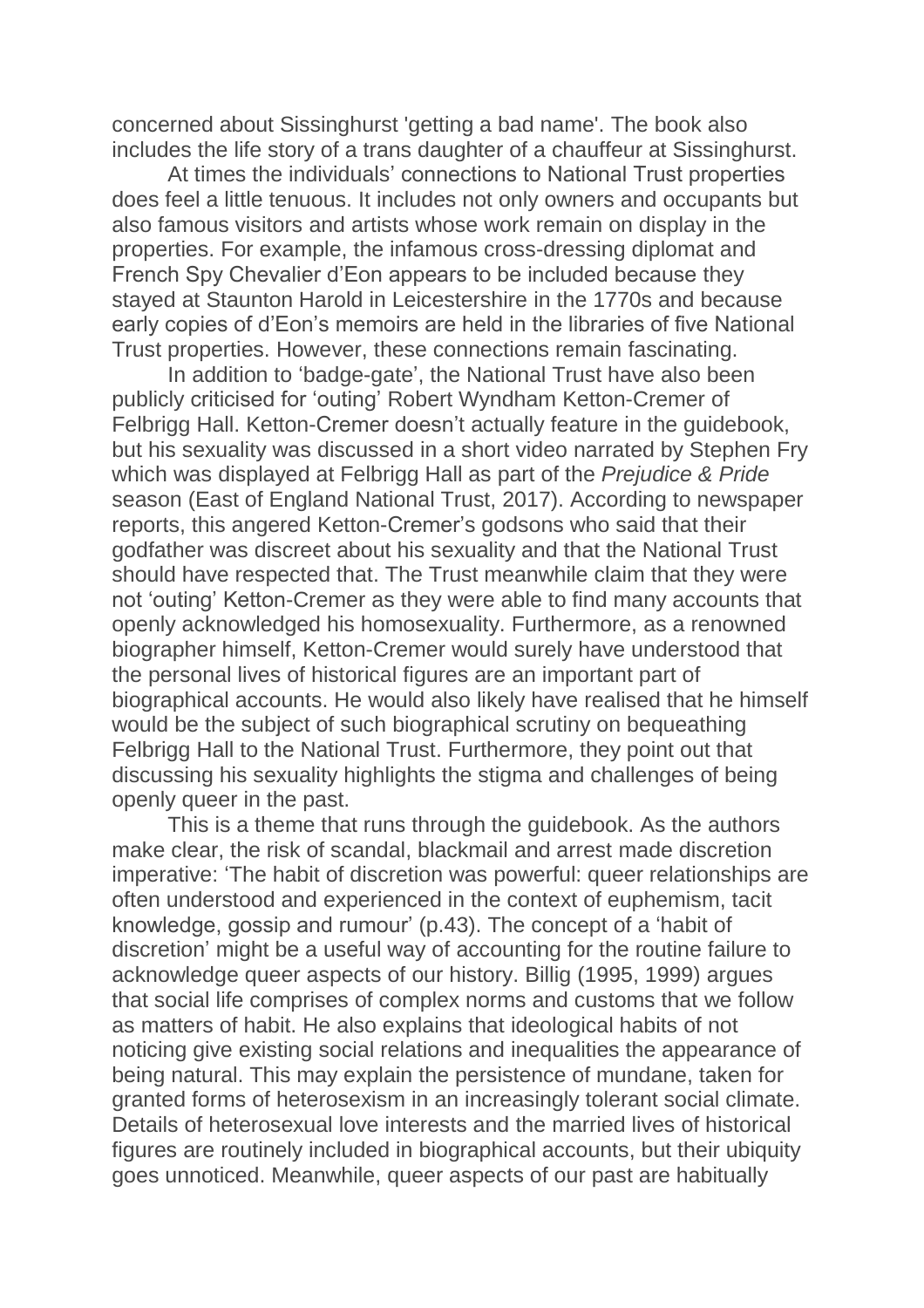kept quiet and bringing them to the public's attention is considered 'indiscreet', an invasion of privacy or controversial. This cultural habit of discretion remains powerful to this day and continues to be reproduced through the social practice of 'passing'; for example, many queer people habitually avoid public displays of same-sex affection even when it is (relatively) safe to do so. There has not been an organised homophobic conspiracy to conceal queer aspects of our past (although some descendants of historical figures are known to have burned diaries and correspondence that could have brought shame on their families). Rather, as Billig (2000) notes regarding a failure to acknowledge Jewish influences in historical narratives, it is often 'a story of not noticing and not wanting to be noticed' (p14). However, such social processes need to be understood in a historical context of shame and stigma. The National Trust's *Prejudice & Pride* project is important precisely because historical narratives often fail to acknowledge same-sex intimacies and gender nonconformity. As the authors of the guidebook state: 'If queer people have been viewed as social and cultural outliers, that does not place them outside Britain's social and cultural history, or beyond the purview of our national heritage' (p.55).

I bought my copy of the guidebook during a visit to Plas Newydd, the family home of Henry Cecil Paget (1875-1905), the 5th Marquess of Anglesey. The property is also home to a beautiful 17-metre-long mural by Rex Whistler. The queer aspects of the property's history were not well publicised. While I was already aware that Whistler is thought to have had romantic relationships with both men and women, I didn't see any mention of this in the property's Rex Whistler exhibition. Whistler does feature in the *Prejudice & Pride* guidebook but the only mention of his private life, I saw, at the property itself were love letters by Whistler to Lady Caroline Paget (daughter of the 6th Marquess). And while I had noticed the photographs of Henry Cecil Paget's camp theatrical costumes on display at the property, it wasn't until I read the *Prejudice & Pride* guidebook (which features him on the front cover) that I learnt about his unconsummated marriage and his ambiguous sexuality. So, the queer history of Plas Newydd would likely remain partly hidden to the many visitors who didn't buy the *Prejudice & Pride* guidebook. Like Waters, I too experienced a thrill in discovering semi-secret bits of 'our' history.

The guidebook ends by highlighting queer figures who have worked within the National Trust since it was founded. It also points to the Trust's past work in celebrating LGBTQ heritage. For example, in 2011 the Back to Backs National Trust property in Birmingham (which itself is located in Birmingham's gay village) hosted a theatrical exploration of the history of the local gay community. At just 56 pages